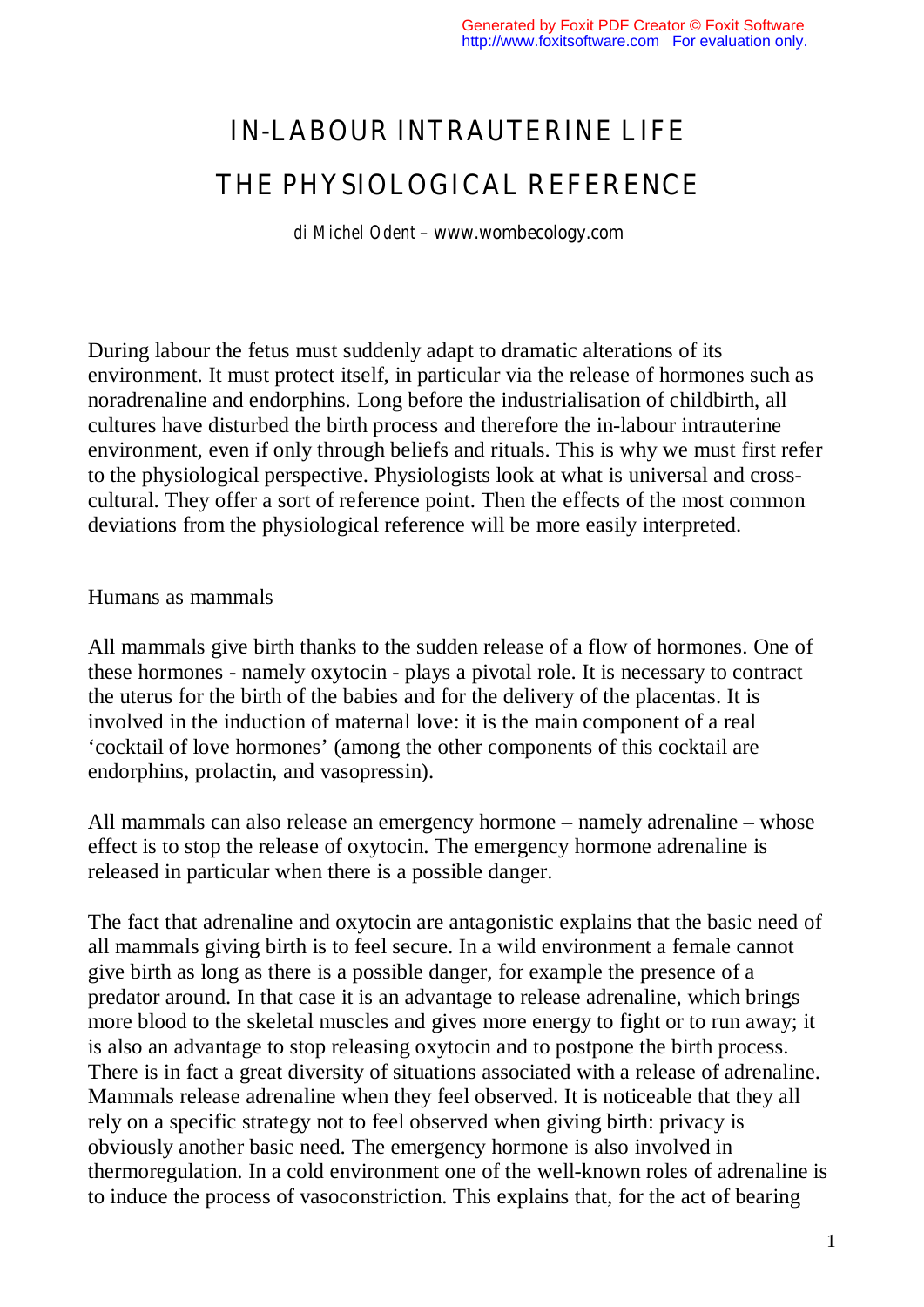young, mammals must be in a place that is warm enough, according to the adaptability of the species.

Since humans are mammals these physiological considerations suggest that in order to give birth women must feel secure, without feeling observed, in a warm enough place.

## The human handicaps

While the physiological perspective can easily identify the basic needs of labouring women, it can also make easily understood the specifically human handicaps in the period surrounding birth. The human handicaps are related to the huge development of that part of the brain called the neocortex. It is thanks to our highly developed neocortex that we can talk, count and be logical and rational. Our neocortex is originally a tool that serves the old brain structures as a means of supporting our survival instinct. The point is that its activity tends to control more primitive brain structures and to inhibit the birth process (and any sort of sexual experience as well).

Nature found a solution to overcome the human handicap in the period surrounding birth. The neocortex is supposed to be at rest so that primitive brain structures can more easily release the necessary hormones. That is why women who give birth tend to cut themselves off from our world, to forget what they read or what they have been taught; they dare to do what civilized women would never dare to do in their daily social life (daring to scream, to swear, to be impolite etc.); they can find themselves in the most unexpected, often primitive quadrupedal posture; I heard women saying afterwards: 'I was on another planet'. When a labouring woman is 'on another planet', this means that the activity of her neocortex is reduced. This reduction of the activity of the neocortex is an essential aspect of birth physiology among humans.

This aspect of human birth physiology implies that one of the basic needs of labouring women is to be protected against any sort of neocortical stimulation. From a practical point of view it is useful to explain what this means and to review the well-known factors that can stimulate the human neocortex. Language, particularly rational language is one such factor. When we communicate with language we process what we perceive with our neocortex. This implies, for example, that if there is a birth attendant, one of her main qualities is her capacity to keep a low profile and to remain silent, to avoid in particular asking precise questions. Imagine a woman in hard labour, and already "on another planet". She dares to scream out; she dares to do things she would never do otherwise; she has

forgotten about what she has been taught or read in books; she has lost her sense of time and then she finds herself in the unexpected position of having to respond to someone who wants to know at what time she had her first contractions! Although it is apparently simple, it will probably take a long time to rediscover that a birth attendant must remain as silent as possible.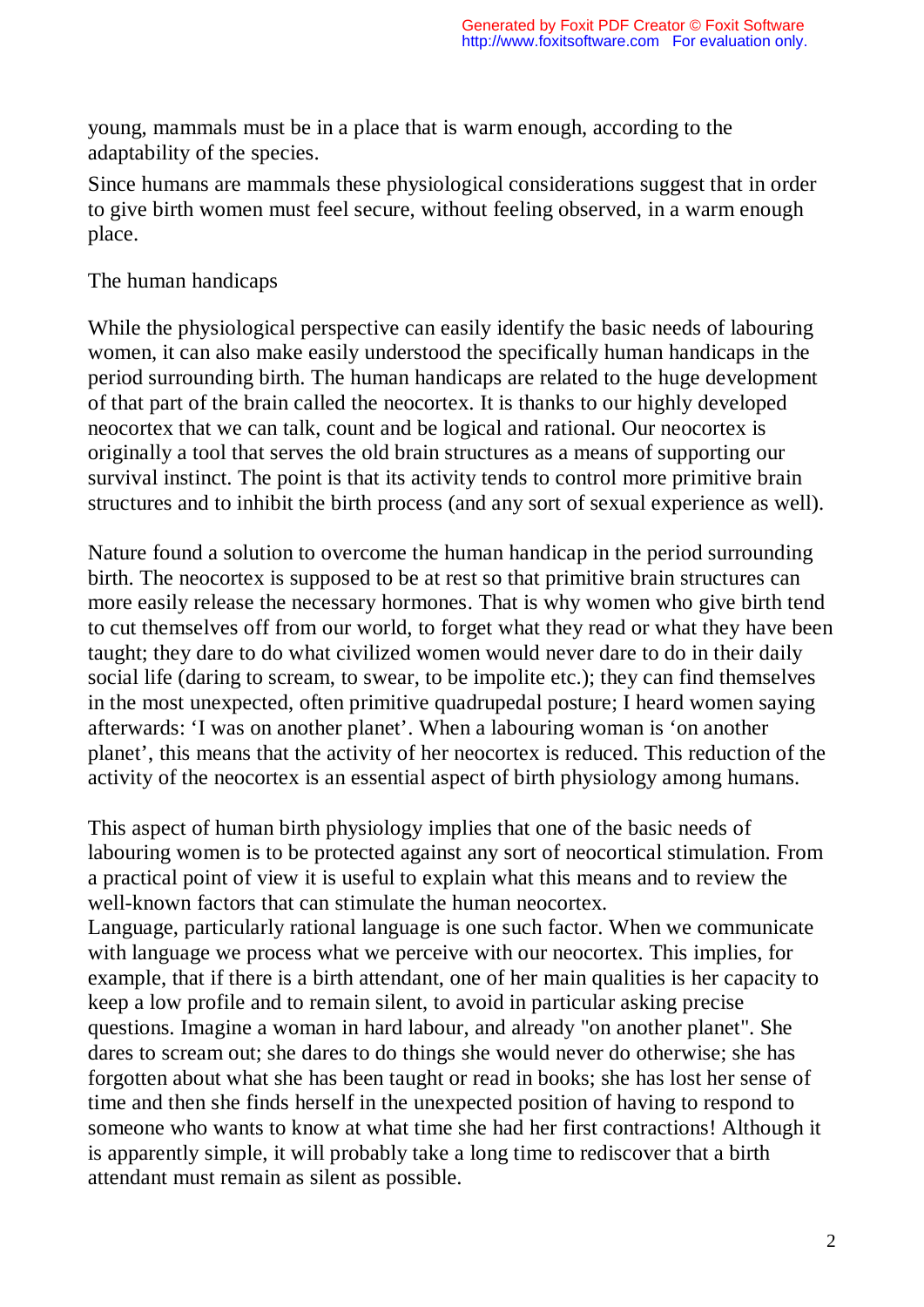Bright light is another factor that stimulates the human neocortex.

Electroencephalographers know that the trace exploring brain activity can be influenced by visual stimulation. We usually close the curtains and switch off the lights when we want to reduce the activity of our intellect in order to go to sleep. This implies that, from a physiological perspective, a dim light should in general facilitate the birth process. It will also take a long time to convince many health professionals that this is a serious issue. It is noticeable that as soon as a labouring woman is on 'another planet' she is spontaneously driven towards postures that tend to protect her against all sorts of visual stimulation. For example she may be on all fours, as if praying. Apart from reducing the back pain, this common posture has many positive effects, such as eliminating the main reason for fetal distress (no compression of the big vessels that run along the spine) and facilitating the rotation of the baby's body.

A feeling of being observed can also be presented as another type of neocortical stimulation. The physiological response to the presence of an observer has been scientifically studied. In fact, it is common knowledge that we all feel different when we know we are being observed. In other words, privacy is a factor that facilitates the reduction of neocortical control. It is ironic that all non-human mammals, whose neocortex is not as developed as ours, have a strategy for giving birth in privacy those who are normally active during night, like rats, tend to give birth during the day, and conversely others like horses who are active during the day tend to give birth at night. Wild goats give birth in the most inaccessible mountain areas. Our close relatives the chimpanzees also move away from the group. The importance of privacy implies, for example, that there is a difference between the attitude of a midwife staying in front of a woman in labour and watching her, and another one just sitting in a corner. It implies also that we should be reluctant to introduce any device that can be perceived as a way to observe, may it be a video camera or an electronic fetal monitor.

In fact any situation likely to trigger a release of adrenaline can also be looked at in the framework of factors that tend to stimulate the neocortex. When there is a possible danger, it is vital to remain alert and attentive. Another way to conclude that to feel secure is a basic need.

The mechanical difficulties of the birth of Homo Sapiens are also related to brain development. At term, the smaller diameter of the baby's head (which is not exactly a sphere) is roughly the same as the larger diameter of the mother's pelvis (which is not exactly a cone). The evolutionary process adopted a combination of solutions in order to reach the limits of what is possible.

The first solution was to make pregnancy as short as possible, so that, in a sense, the human baby is born prematurely. Furthermore we have realized recently that the pregnant mother can, to a certain extent, adapt the size of the fetus to her own size by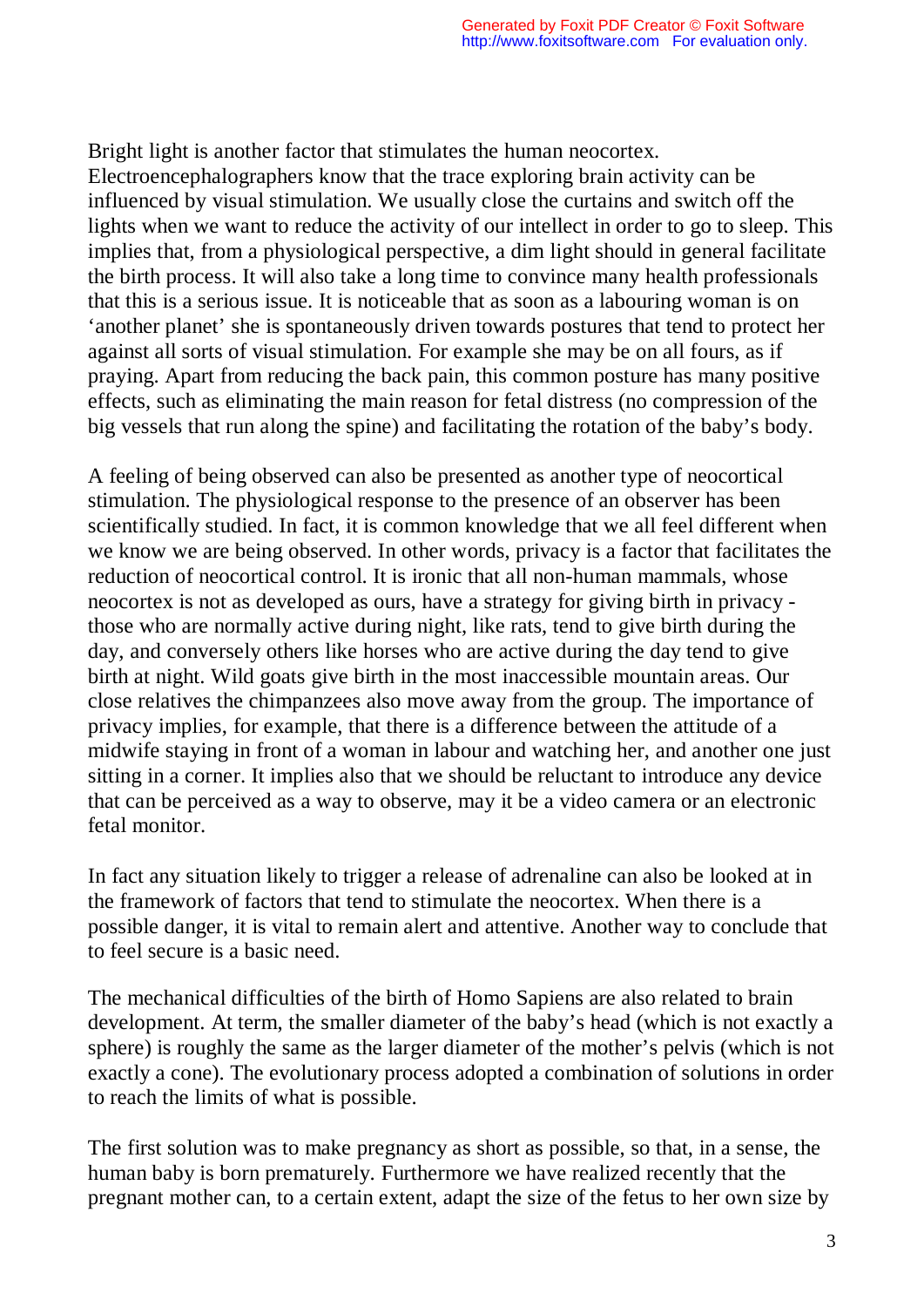modulating the blood flow and the availability of nutrients to the fetus. That is why small surrogate mothers carrying donor embryos from much larger genetic parents give birth to smaller babies than might have been anticipated.

From a mechanical point of view, the baby's head must be as flexed as possible, so that the smaller diameter is presenting itself before spiralling down to get out of the maternal pelvis. The birth of humans is a complex asymmetrical phenomenon, the maternal pelvis being widest transversally at the entrance and widest longitudinally at the exit. A process of 'moulding' can slightly reshape the baby's skull if necessary.

## Our close relatives

When mentioning the mechanical particularities of human birth, one cannot help referring to and comparing ourselves with our close relatives the chimpanzees. The head of a baby chimpanzee at term occupies a significantly smaller space in the maternal pelvis, and the vulva of the mother is perfectly centered, so that the descent of the baby's head is as symmetrical and as direct as possible. It seems that since we separated from the other chimpanzees, and all along the evolution of the hominid species, there has been a conflict between moving upright on two feet and, at the same time, a tendency towards a larger and larger brain. The brain of the modern Homo is four times bigger than the brain of our famous ancestor Lucy. There is a conflict in our species because the pelvis adapted to the upright posture must be narrow to allow the legs to be close together under the spine, which facilitates transfer of forces from legs to spine when running. An upright posture is the prerequisite for brain development. We can carry heavy weights on our head when we are upright. Mammals walking on all fours cannot do the same. That is apparently why the process of evolution found other solutions than an enlarged female pelvis in order to make the birth of the 'big-brained ape' possible: the faster our ancestors could run, the more likely they were to survive.

## Why humans are special

Physiologists constantly refer to what they learn from non-human mammals. This leads to keep in mind the main differences between human beings and other species. One of the main differences is that the effects of a disturbed birth process on maternal behaviour are much more evident at an individual level among non-human mammals.

Countless animal experiments have confirmed that maternal behaviour can be dramatically disturbed by general anaesthesia. Almost a century ago, in South Africa, Eugene Marais was making experiments to confirm his intuition as a poet that a connection exists between the pain of birth and maternal love.(1) He studied a group of sixty Kaffir Bucks, knowing that there had not been a single instance of a buck mother in the herd rejecting her young in the previous fifteen years. He proceeded to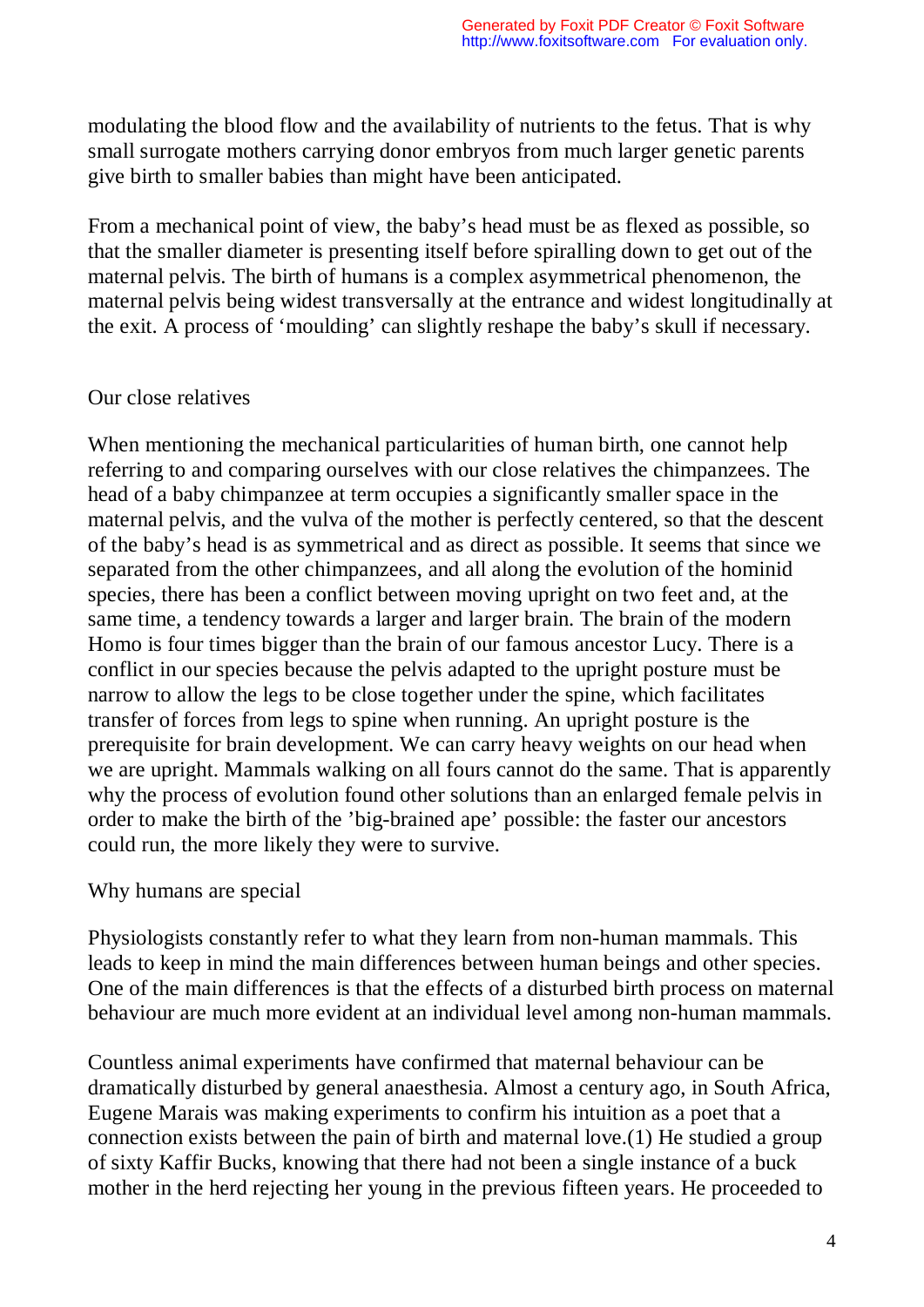give the birthing females a few puffs of chloroform and ether, and noticed that the mothers refused to accept their newborn lambs afterwards. Maternal behaviour is also highly disturbed by regional anaesthesia. In the 1980s, Krehbiel and Poindron studied the effects of epidural anaesthesia among ewes giving birth.(2) The results of this study are easily summarized: when ewes give birth with an epidural anaesthesia, they don't take care of their lamb.

Today caesareans are common in veterinary medicine, particularly among dogs. This is possible as long as human beings compensate for a frequently inadequate maternal behaviour, assist the process of nursing and provide, if necessary, commercial canine milk replacers. The effects of a caesarean on the maternal behaviour of primates are well documented, because several species of monkeys are used as laboratory animals. This is the case of the 'crab-eating macaques' and the rhesus monkeys.(3) In these species the mothers do not take care of their baby after a caesarean; laboratory personnel must spread vaginal secretions on the baby's body in order to try to induce the mother's interest for her newborn.

We don't need to multiply the examples of animal experiments and observations by veterinarians and primate-using scientists to convince anyone that a caesarean – or just the anaesthesia that is necessary for the operation – can dramatically alter the maternal behaviour of mammals in general.

In this regard humans are special. Millions of women all over the world have taken care of their baby after a caesarean birth or simply an epidural birth or a 'twilight sleep birth'.

We know why the behaviour of humans is more complex and more difficult to interpret than the behaviour of other mammals, including primates.(4) Human beings have developed sophisticated ways to communicate. They speak. They create cultures. Their behaviour is less directly influenced by their hormonal balance and more directly by the cultural milieu. When a woman knows that she is expecting a baby, she can anticipate displaying some maternal behaviour. This does not mean that we cannot learn from non-human mammals. The spectacular and immediate behavioural responses of animals indicate the questions we should raise about ourselves.

Where human beings are concerned, the questions must include terms such as "civilisation" or "culture". For example, if other mammals do not take care of their babies after a caesarean, we must first wonder: 'What is the future of a civilisation born by caesarean?'

References:

1 – Marais EN. The soul of the white ant. Methuen. London 1937.